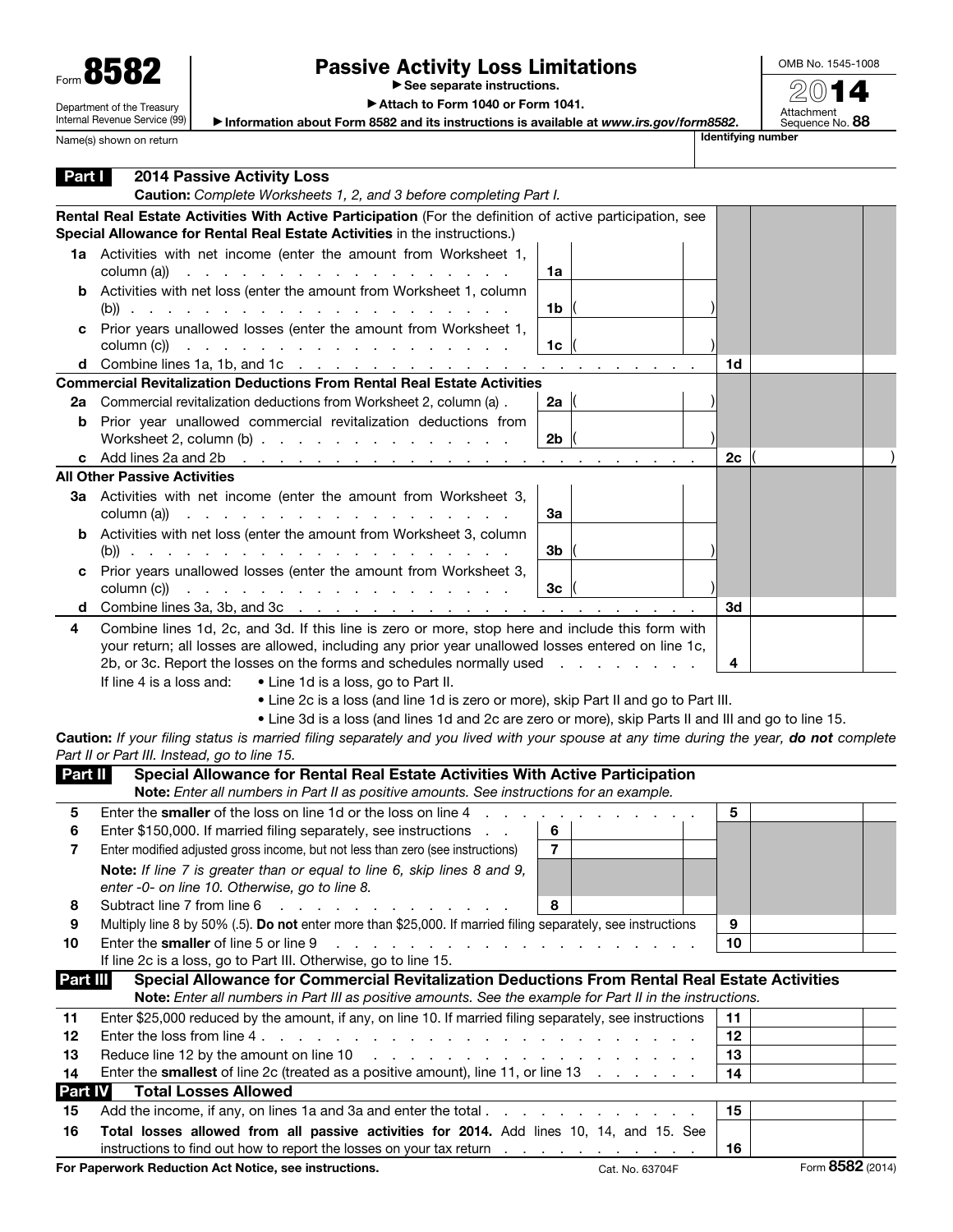Caution: *The worksheets must be filed with your tax return. Keep a copy for your records.* Worksheet 1—For Form 8582, Lines 1a, 1b, and 1c (See instructions.)

| Name of activity                                                                       | <b>Current year</b>         |                           | <b>Prior years</b>              | Overall gain or loss |          |  |
|----------------------------------------------------------------------------------------|-----------------------------|---------------------------|---------------------------------|----------------------|----------|--|
|                                                                                        | (a) Net income<br>(line 1a) | (b) Net loss<br>(line 1b) | (c) Unallowed<br>loss (line 1c) | (d) Gain             | (e) Loss |  |
|                                                                                        |                             |                           |                                 |                      |          |  |
|                                                                                        |                             |                           |                                 |                      |          |  |
|                                                                                        |                             |                           |                                 |                      |          |  |
|                                                                                        |                             |                           |                                 |                      |          |  |
|                                                                                        |                             |                           |                                 |                      |          |  |
| Total. Enter on Form 8582, lines 1a, 1b,<br>and 1c $\ldots$ $\ldots$ $\ldots$ $\ldots$ |                             |                           |                                 |                      |          |  |

Worksheet 2—For Form 8582, Lines 2a and 2b (See instructions.)

| Name of activity                                                                    | (a) Current year<br>deductions (line 2a) | (b) Prior year<br>unallowed deductions (line 2b) | (c) Overall loss |
|-------------------------------------------------------------------------------------|------------------------------------------|--------------------------------------------------|------------------|
|                                                                                     |                                          |                                                  |                  |
|                                                                                     |                                          |                                                  |                  |
|                                                                                     |                                          |                                                  |                  |
|                                                                                     |                                          |                                                  |                  |
| Total. Enter on Form 8582, lines 2a and                                             |                                          |                                                  |                  |
| 2 <sub>b</sub><br>$\ldots$ . The set of the set of the set of $\blacktriangleright$ |                                          |                                                  |                  |

Worksheet 3—For Form 8582, Lines 3a, 3b, and 3c (See instructions.)

| Name of activity                                                           |                             | <b>Current year</b>       | <b>Prior years</b>              | Overall gain or loss |          |  |
|----------------------------------------------------------------------------|-----------------------------|---------------------------|---------------------------------|----------------------|----------|--|
|                                                                            | (a) Net income<br>(line 3a) | (b) Net loss<br>(line 3b) | (c) Unallowed<br>loss (line 3c) | (d) Gain             | (e) Loss |  |
|                                                                            |                             |                           |                                 |                      |          |  |
|                                                                            |                             |                           |                                 |                      |          |  |
|                                                                            |                             |                           |                                 |                      |          |  |
|                                                                            |                             |                           |                                 |                      |          |  |
|                                                                            |                             |                           |                                 |                      |          |  |
| Total. Enter on Form 8582, lines 3a, 3b,<br>and $3c$ $\blacktriangleright$ |                             |                           |                                 |                      |          |  |

Worksheet 4—Use this worksheet if an amount is shown on Form 8582, line 10 or 14 (See instructions.)

| Name of activity                                                                | Form or schedule<br>and line number<br>to be reported on<br>(see instructions) | (a) Loss | (b) Ratio | (c) Special<br>allowance | (d) Subtract<br>column (c) from<br>column (a) |
|---------------------------------------------------------------------------------|--------------------------------------------------------------------------------|----------|-----------|--------------------------|-----------------------------------------------|
|                                                                                 |                                                                                |          |           |                          |                                               |
|                                                                                 |                                                                                |          |           |                          |                                               |
|                                                                                 |                                                                                |          |           |                          |                                               |
|                                                                                 |                                                                                |          |           |                          |                                               |
|                                                                                 |                                                                                |          |           |                          |                                               |
| <b>Total</b><br>and a series of the contract of the contract of the contract of | $\blacktriangleright$                                                          |          | 1.00      |                          |                                               |

Worksheet 5—Allocation of Unallowed Losses (See instructions.)

| Name of activity                                                                    | Form or schedule<br>and line number<br>to be reported on<br>(see instructions) | (a) Loss | (b) Ratio | (c) Unallowed loss |
|-------------------------------------------------------------------------------------|--------------------------------------------------------------------------------|----------|-----------|--------------------|
|                                                                                     |                                                                                |          |           |                    |
|                                                                                     |                                                                                |          |           |                    |
|                                                                                     |                                                                                |          |           |                    |
|                                                                                     |                                                                                |          |           |                    |
|                                                                                     |                                                                                |          |           |                    |
| <b>Total</b><br>and the contract of the contract of the contract of the contract of |                                                                                |          | 1.00      |                    |